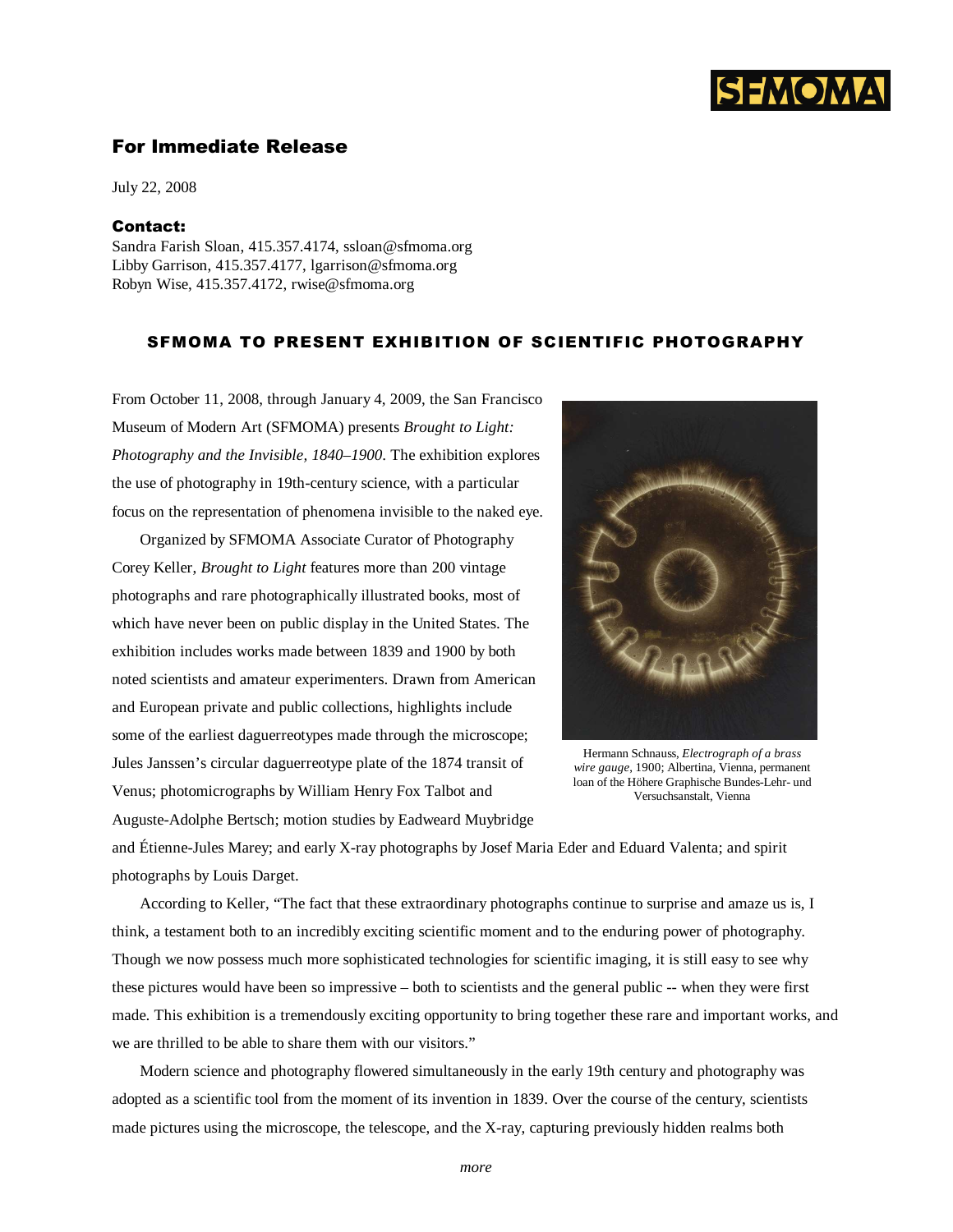infinitesimally small and unimaginably large. They used photography to analyze motion, to see into faraway galaxies, and to look inside the human body. *Brought to Light* includes examples of early scientific (and pseudoscientific) photography and considers what it meant at that time to "see" photographically. Equally importantly, the exhibition invites viewers to imagine what pictures of the invisible might have meant at a time when the worlds revealed by contemporary technologies such as satellite imaging and PET scans were utterly unimaginable. Despite our increasingly sophisticated technology, these early scientific works continue to exert a powerful hold on the imagination. In the 20th century, artists as diverse as Francis Picabia, László Moholy-Nagy, John Heartfield, Vija Celmins, and Thomas Struth have drawn inspiration from the radical visual models these scientific photographs introduced.

For much of the nineteenth century, one of the most potent analogies for making sense of the photographic medium compared the camera to the eye, and the act of photographing to that of sight. Photography's relationship to vision, as well as to scientific knowledge, became more complicated, however, when the subject to be photographed was invisible. It is commonplace to say that photography changed the way we see the world. In the 19th century, however, and particularly in the realm of science, this was literally true. Furthermore, the proliferation of photography helped encourage an entire new genre of literature and journalism: popular science. The dramatic pictures made by these early photographers opened up the spectacle of the natural world not only to the scientific community but also to the awestruck public.

The exhibition is accompanied by a hardcover publication, *Brought to Light: Photography and the Invisible, 1840–1900*, with essays by Corey Keller, Tom Gunning, Jennifer Tucker, and Maren Gröning. The finely reproduced plates are divided into six basic categories, such as the microscope and the telescope, each accompanied by a text introducing important innovators of the time and the processes they used to make their pictures.

In addition, throughout the run of the exhibition, *The Pencil of Nature*, a film produced for the Humanities and Sciences in 1989, will be shown daily in the SFMOMA Koret Visitor Education Center at 1, 3, and 4:30 p.m. The 26-minute film is free with admission.

The exhibition is organized by SFMOMA and is generously supported by the George Frederick Jewett Foundation. Following its San Francisco presentation, *Brought to Light* will travel to the Albertina in Vienna where it will be on view from March 20 – June 6, 2009.

For additional information, please visit www.sfmoma.org.

\* \* \*

**Museum hours:** Open daily (except Wednesdays): 11 a.m. to 5:45 p.m.; open late Thursdays, until 8:45 p.m. Summer hours (Memorial Day to Labor Day): Open at 10 a.m. Closed Wednesdays and the following public holidays: New Year's Day, Fourth of July, Thanksgiving, Christmas. The museum is open the Wednesday between Christmas and New Year's Day.

**Koret Visitor Education Center:** Open daily (except Wednesdays): 11 a.m. to 5:30 p.m.; open late Thursdays, until 8:30 p.m. Summer hours: Open at 10 a.m.

**Admission prices:** Adults \$12.50; seniors \$8; students \$7. SFMOMA members and children 12 and under are admitted free. Thursday evenings after 6 p.m. admission is half-price. The first Tuesday of each month admission is free.